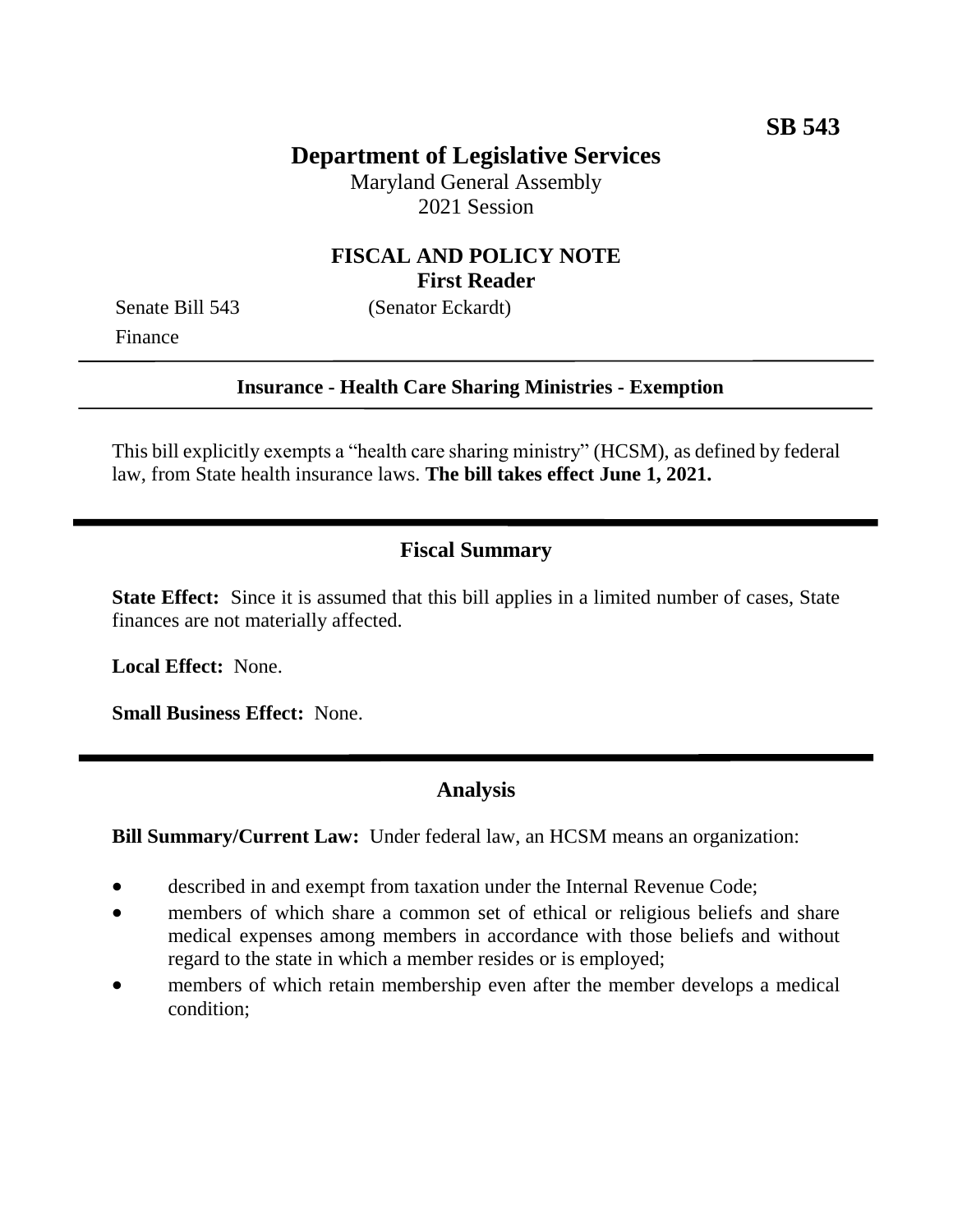- which has been in existence, or that has a predecessor that has been in existence since December 31, 1999, and in which medical expenses of its members have been shared continuously and without interruption since at least that date; and
- that conducts an annual audit that is made available to the public on request.

Under current law, Maryland provides a "safe harbor" for HCSMs by exempting from insurance law a voluntary noncontractual religious publication arrangement that:

- is a nonprofit religious organization for which the State may not be held liable or responsible for any of its debts, claims, obligations, or liabilities;
- publishes a newsletter only for members of the same denomination or religion;
- acts as an organizational clearinghouse for information between subscribers who have medical costs and subscribers who choose to assist with those costs;
- matches subscribers with a willingness to pay and subscribers with medical costs;
- coordinates payments directly from one subscriber to another;
- suggests amounts to give that are voluntary, with no assumption of risk or promise to pay either among the subscribers or between the subscribers and the organization;
- does not use a compensated insurance producer, representative, or other person to solicit or enroll subscribers;
- does not make a representation that it is operating in a financially sound manner or that it has had a successful history of meeting subscribers' medical costs;
- provides to each subscriber a written monthly statement listing both the total dollar amount of qualified medical costs submitted for publication and the amount actually published and assigned for payment;
- does not use funds paid by subscribers for medical costs to cover administrative costs; and
- provides a specified written disclaimer as a separate cover sheet for any and all documents distributed by or on behalf of the exempt arrangement.

Such arrangements must submit a registration statement, including a copy of any application forms and guidelines, promotional, or informational material distributed by or on behalf of the arrangement, to the Secretary of State in accordance with the provisions for charitable organizations.

The bill explicitly exempts an HCSM from State health insurance law, which absolves such entities from the requirement to submit a registration statement and related documents to the Secretary of State.